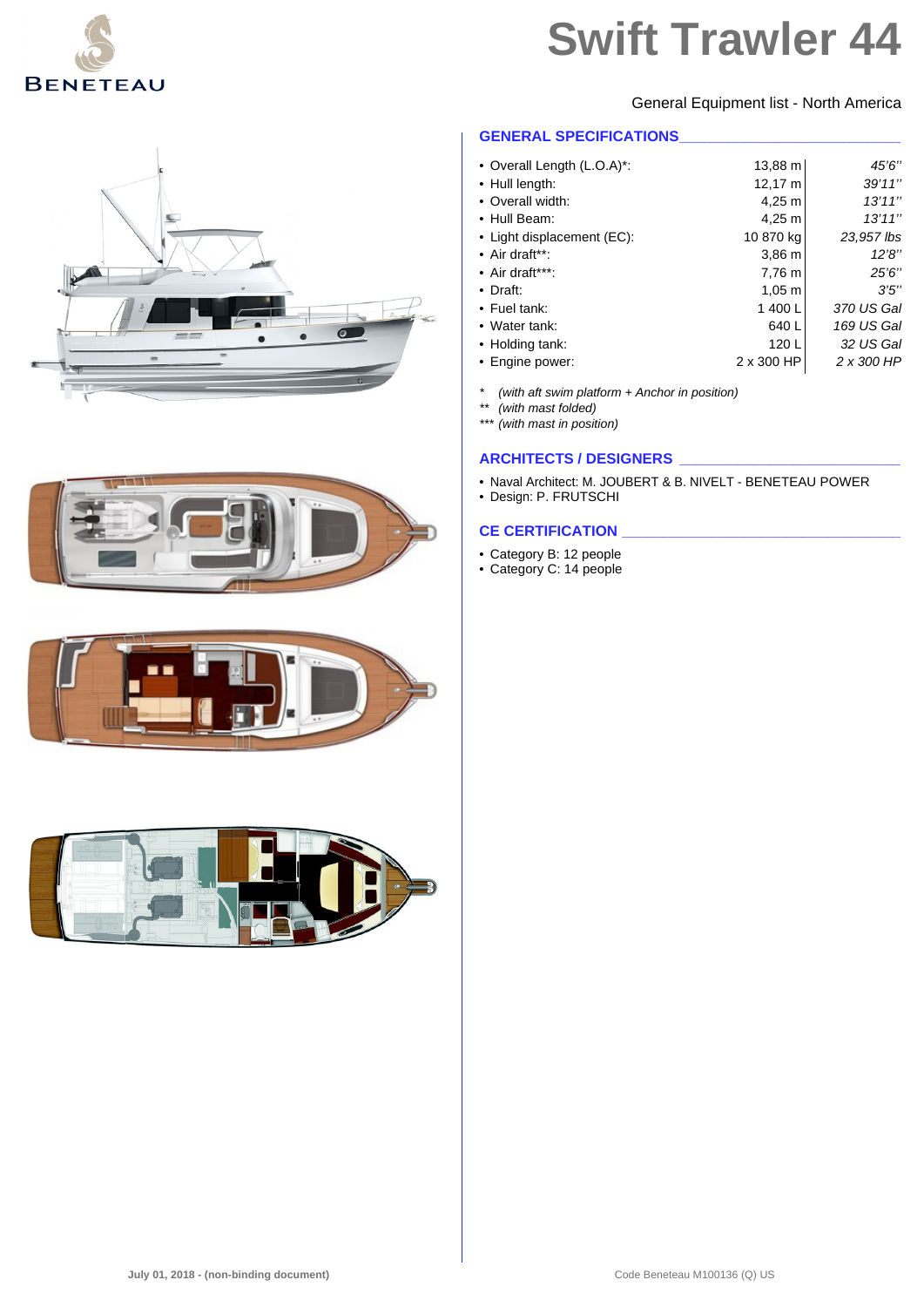

General Equipment list - North America

## **STANDARD EQUIPMENT**

## **CONSTRUCTION \_\_\_\_\_\_\_\_\_\_\_\_\_\_\_\_\_\_\_\_\_\_\_\_\_\_\_\_\_\_\_\_\_\_\_\_**

#### **HULL**

- Composition:
- Sandwich (polyester resin fiberglass / balsa core)
- White gel coat
- Structural hull counter molding in monolithic laminate (polyester resin fiberglass)

Profile:

• Semi-planing hull

#### **DECK**

Composition:

- Sandwich (polyester resin fiberglass / balsa core)
- Structural counter molding in monolithic laminate (polyester resin -
- fiberglass) • White gel coat
- Diamond tip type non-slip surface
- Stainless steel quard sheer rail on hull

#### **AMBIANT LIGHTING \_\_\_\_\_\_\_\_\_\_\_\_\_\_\_\_\_\_\_\_\_\_\_\_\_\_\_\_\_\_\_\_\_**

- Alpi Mahogany wood interior
- Parquet type laminated floors
- efficiency ® fabric Libra 07 settee interior cushions
- PVC pilot bench
- Hitch Avalanche/Seashell PVC Exterior upholstery

## **DECK EQUIPMENT\_\_\_\_\_\_\_\_\_\_\_\_\_\_\_\_\_\_\_\_\_\_\_\_\_\_\_\_\_\_\_\_\_\_\_**

- Teak toerails
- Gangway door to starboard

#### **MOORING - ANCHORING GEAR**

- Stainless steel bow fitting
- Stainless steel anchor platform
- Bow stainless steel protection
- 1000 W Vertical electric windlass, upwards/downwards movement and remote control from windlass, wheelhouse and flybridge
- 6 Aluminum mooring cleats (L 400 mm / *15 ¾''*)
- Stainless steel gunwale guards
- 2 Stainless steel fairleads to aft of cockpit
- 2 Self-draining compartments with teak-slatted hatch covers

### **SAFETY ON DECK**

- Stainless steel pulpit, open and surrounding cockpit up to steps
- 1 Leather sheathed stainless steel handrail in cockpit deckhead
- 1 Stainless steel handrail at entrance to port side deck

#### **COCKPIT**

- Self-bailing cockpit
- Teak gunwales
- 2 Lockers in cockpit bottom gas piston assisted and lockable
- Gas bottle integrated into staircase
- Hot water cockpit shower / Cold water
- Cockpit access door
- Bathing platform with natural teak overlay and stainless steel rubbing strake (3,41 x 1,00 m / *11'2'' x 3'3''*)
- Ergonomic bathing ladder with hand holds in the swim platform
- 1 Access door to starboard side deck from cockpit with grey tinted port

#### **FLY BRIDGE**

- Flybridge self-bailing
- Stainless steel staircase and access ramp to flybridge with teak treads
- Grey tinted windscreen in PMMA
- Access via PMMA hatch
- Stainless steel pulpit surrounding aft of flybridge
- White lacquered swing mast, Navigation light mounting, Radar, Aerial
- Central steering console • Control panel including: Electrical engine controls, Electric windlass control, Thruster and Trim tab
- Gauges indicators
- Rudder angle indicator
- Space for navigation electronics
- Steering wheel stainless steel
- Steering compass
- Hydraulic steering
- Fog horn
- 12 V Power outlet
- White lacquered aluminium loading boom (electrical)
- 1 Adjustable pilot seat
- 1 Adjustable co-driver's seat to port<br>• Elybridge salon to port consisting of
- Flybridge salon to port consisting of L-shaped bench seat with integral lockers, removable teak table
- GRP unit with sink, handrail and stowage
- Space for life raft with stainless steel fixing bolt plates
- Fly console convers White
- Cup holder (5)

### **INTERIOR**

#### **SALON**

- Headroom: 1,98 m / *6'6''*
- Sofa convertible to double berth
- Dividing rail and curtains for berth • Stool
- 2 Folding arm chairs
- Semi-folding, adjustable height, varnished wood salon table
- Storage cupboards
- Shelving unit
- 3 Leaf aft sliding door with black lacquered aluminium frame
- 1 Leather covered handrail on deckhead
- Precabling TV + DVD (DVD Player Fusion® s700, TV not included)

#### **GALLEY**

Headroom: 1,98 m / *6'6''*

- U-shaped galley with opening window Includes: Corian® Sagebrush countertop with sink covers
- 2 Stainless steel sinks with cold/hot water mixer taps under pressure
- Gas oven
- 3-burner hob and oven with protective glass cover
- 130 L front opening fridge (12 V)
- Cutlery drawer
- Stowage and drawers
- Garbage bin
- 37 L refrigerator / *1,3 Cu.ft* On the Countertop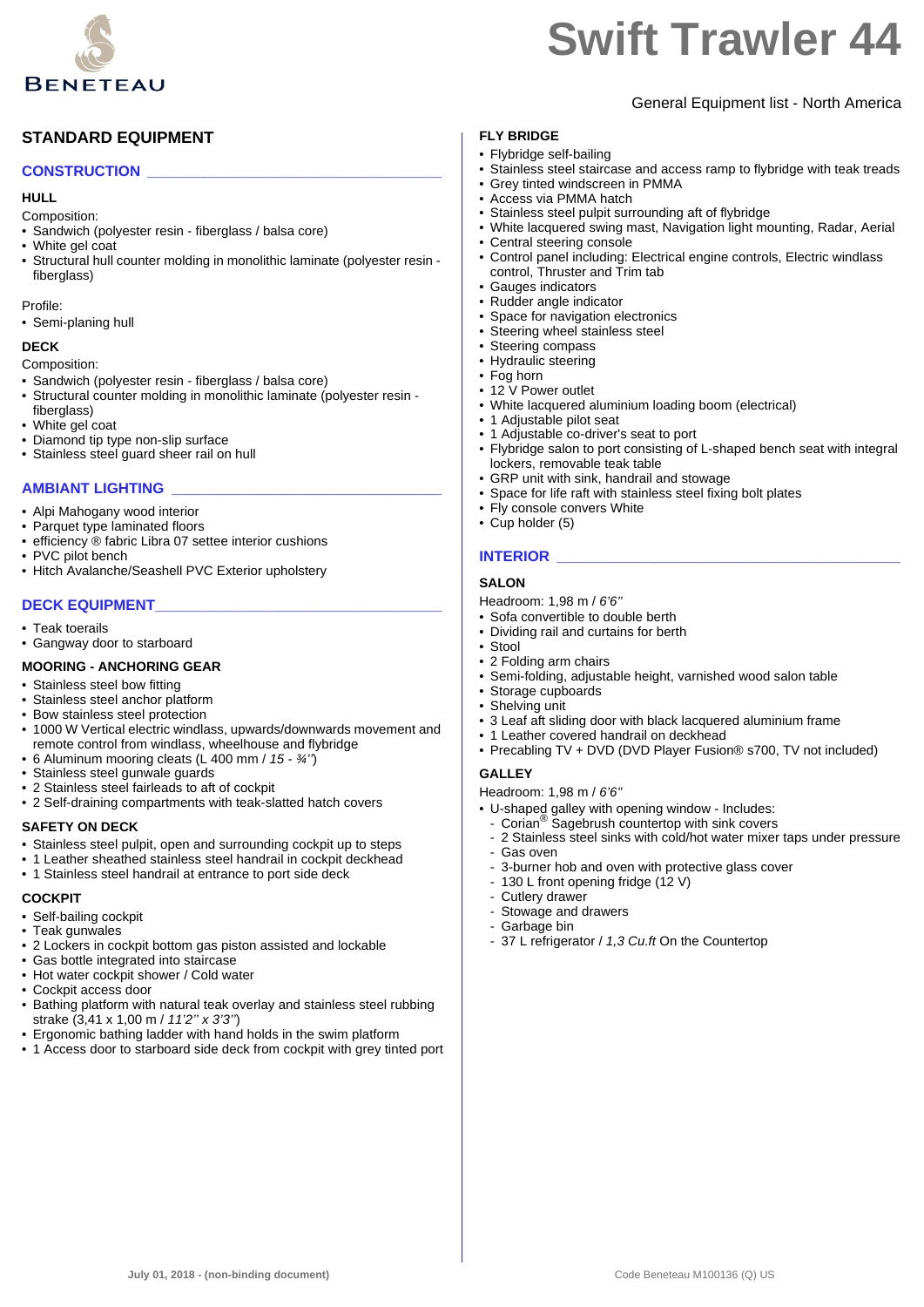

## General Equipment list - North America

#### **STEERING STATION**

- Clear glass windscreen with black lacquered aluminium frames
- Anti-reflective coating
- 3 Synchronized windscreen wipers
- Windscreen washer
- Defogger
- Side windows with black lacquered frames fitted with thin wood strip blinds
- Instrument panel with wide space for fitting navigation electronics
- Engine dials: Revolution counter, Fuel gauge, Warnings, Rudder angle indicator, Trim tab indicators
- Remote control: Electric windlass, Bow thruster, Navigation lights, Electric windscreen wipers and fog horns, Electric dual engine controls
- Steering wheel
- Steering compass
- 12 V Power outlet
- Two-seater pilot and copilot bench
- Removable floor step
- Sliding side door with direct access to catwalk
- 1 Leather covered handrail on deckhead
- Cup holder (2)

#### **OWNER'S CABIN (FORWARD)**

Headroom: 1,92 m / *6'4''*

- Double berth (1,96 x 1,45 m / *6'5'' x 4'9''*)
- Marine mattress
- Storage under berth
- Storage each side of bed
- Mirror
- 2 Hanging cupboards with lighting
- 1 Opening deck hatch with fitted mosquito screen/blind
- 2 Opening hull portholes with blackout curtains • Precabling TV + DVD (DVD Player Fusion® s700, TV not included)

#### **HEAD (STARBOARD - FORWARD)**

- Headroom: 1,98 m / *6'6''*
- Mirror with back lighting
- Cupboard
- Open stowage locker
- 1 Opening deck hatch with fitted mosquito screen/blind
- Inset resin basin

Separate shower compartment with fold-down seat over WC

- Electric toilet Quiet flush
- Storage

#### **GUEST CABINS (PORTSIDE)**

Headroom: 1,98 m / *6'6''*

- Double berth (1,96 x 1,45 m / *6'5'' x 4'9''*)
- Marine mattress
- 4 Drawers
- Cupboard units
- Storage under berth
- 2 Opening hull portholes with blackout curtains

#### **HEAD (STARBOARD - AFT)**

- Headroom: 1,98 m / *6'6''*
- Mirror with back lighting
- Cupboard
- 2 Opening portholes
- Electric toilet Quiet flush
- Inset resin basin
- Mixer tap
- Shower

## **ENGINE \_\_\_\_\_\_\_\_\_\_\_\_\_\_\_\_\_\_\_\_\_\_\_\_\_\_\_\_\_\_\_\_\_\_\_\_\_\_\_\_\_\_\_\_**

- Shaft propulsion
- Four-blade propellers
- Dual engine Volvo D4 300 HP / *HP* (2 x 221 kW)
- Fuel filters with sediment reservoir • Sea water filters
- Engine room soundproofed with high density foam 40mm thick
- Air intakes for engine space cooling on the hull sides
- 2 Extinguishers
- Fuel tank deck filler
- 2 Aluminium fuel tanks (Capacity = 2 x 700 L / *2 x 185 US Gal*, interconnected and pre-fitted for FPS connection system (Fuel Polishing System)
- Steering system:
	- 2 Bronze underhung rudders
- Hydraulic steering
- Electric trim tabs
- Bow thruster
- Stern thruster Double station
- Volvo Software:
	- Trip computer
	- Cruise control
	- Single lever

#### **ELECTRICITY \_\_\_\_\_\_\_\_\_\_\_\_\_\_\_\_\_\_\_\_\_\_\_\_\_\_\_\_\_\_\_\_\_\_\_\_\_\_\_**

- Electrical panel 12 V / 110 V
- Shore power socket
- 8 Sockets (2 in salon, 2 in the galley, 1 in owner's cabin, 1 in guest cabin, 1 in forward head, 1 in second head), + 2 for TV, optional extra (Salon + Owner's cabin)
- 2 double antenna sockets (TNT SAT)
- 2 12V 140Ah service batteries
- 4 12V 50Ah engine start batteries
- 2 12V 50Ah bow thruster batteries
- 2 Battery chargers 25 Ah
- 2 12 V Power outlets
- Outside and inside lighting LED (Overhead lights, Reading lights)
- Outside lighting (Navigation lights, Mooring light with stainless steel mountings)
- 11 kVA Generator 110 V / 60 Hz with cocoon

#### **PLUMBING \_\_\_\_\_\_\_\_\_\_\_\_\_\_\_\_\_\_\_\_\_\_\_\_\_\_\_\_\_\_\_\_\_\_\_\_\_\_\_\_\_**

- 1 Manual bilge pump (Cockpit)
- 2 Electric bilge pumps 1 of which automatic
- Water pump for pressurizing hot/cold water system
- 40 L / *11 US Gal* Water heater working off engine exchanger and 110 V Water tank filler
- 

**July 01, 2018 - (non-binding document)** Code Beneteau M100136 (Q) US

- 2 Rotomolded water tanks (2 x 320 L / *2 x 85 US Gal*)
- Drainage outlet for black water holding tank
- Holding tank 120 L / *32 US Gal*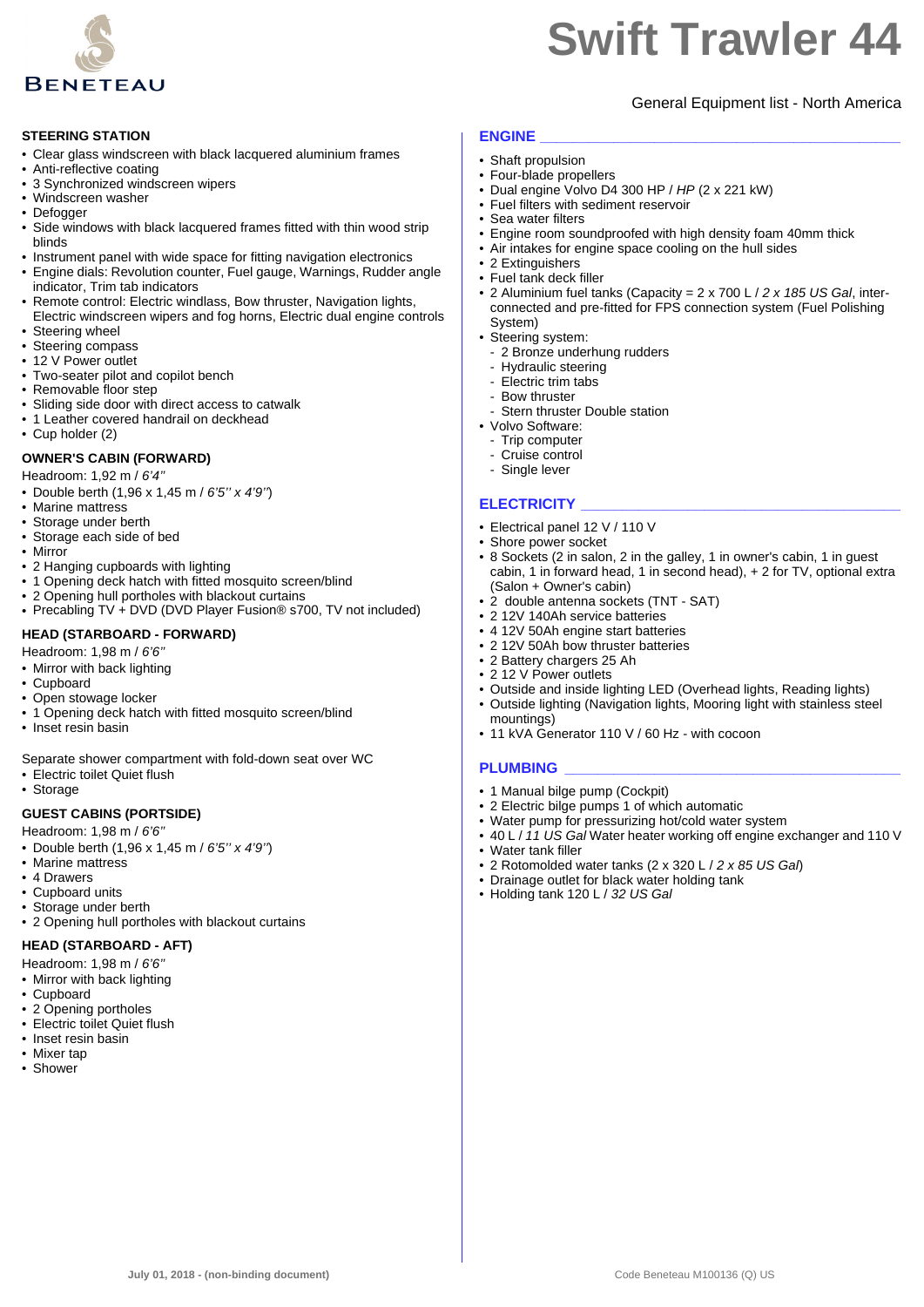

**TRIM LEVEL & PACKS**

• Shore freshwater supply

• 12-110 V, 2 kVA inverter • Waterproof speakers on flybridge

• Windvane anemometer • Autopilot p70RS

• Dual-station Raymarine 260 VHF • Raymarine AIS 650 Class B transceiver

**GREAT LOOP EDITION TRIM PACKAGE** 

• Multifunction Raymarine 12'' MFD screen in wheelhouse • Multifunction screen Raymarine 9'' MFD on flybridge

• Deck searchlight with remote control • Fridge (42 L / *1,4 Cu.ft*), on flybridge

## **Swift Trawler 44**

## General Equipment list - North America

## **OPTIONS**

#### **INTERIOR EQUIPMENT**

- Mosquito screens Sliding wheelhouse side door + Aft window door
- Mosquito screens on round portholes
- Microwave oven and grill (replacing gas oven) Yachtcase Elle Deco ® table setting
- 
- Kenyon® Grill on fly
- Ceramic hob 2 burners
- Dishwasher 6 people
- Diesel heater "air pulse"
- Air conditioning, 32 000 BTU (16 000 BTU Salon, 8 000 BTU Forward cabin, 8 000 BTU mid cabin)
- Air conditioning, 40 000 BTU (24 000 BTU Salon, 8 000 BTU Forward cabin, 8 000 BTU mid cabin)
- Ajustable driver's seat
- Slatted mattress in owner's cabin

#### **EXTERIOR EQUIPMENT**

- Complete mooring/anchoring kit (Anchor CGR 20 kg, Chain 10 mm diameter (Length 75 m), Cable 18 mm diameter (Length 4 m), 4 Docklines 16 mm (Length 12 m) - 6 Fenders (230 mm diameter - Length 0,86 m))
- Black exterior wheelhouse curtains Sunworker (wheelhouse)
- Flybridge covers (Deck forward, Bench seating, console) White • Exterior guards: Oyster or Flanelle
- Cockpit aft enclosure - Flybridge bimini + Dodger
- Cockpit + Teak-slatted starboard sidedeck
- Deck forward + Teak-slatted port sidedeck
- Teak-slatted flybridge helm station
- Large folding table on flybridge
- Hydraulic gangway
- Multifunction Raymarine screen: Axiom 9'' (Exterior)
- Pearl Grey hull

#### **TECHNICAL EQUIPMENT \_\_\_\_\_\_\_\_\_\_\_\_\_\_\_\_\_\_\_\_\_\_\_\_\_\_\_\_\_**

- Water maker 60 L/h / *16 US Gal/hr*
- Thermal camera
- Pump for deck washing
- Deck searchlight

## **AMBIANT LIGHTING\_\_\_\_\_\_\_\_\_\_\_\_\_\_\_\_\_\_\_\_\_\_\_\_\_\_\_\_\_\_\_\_\_\_**

- Walnut version
- Rovere Parquet type laminated floorboards
- African Spirit Grey carpet (wheelhouse + Salon)
- African Spirit Grey carpet (Cabins)
- ZIP Trendy Grey unpholstery (Salon)
- Lounge Robust unpholstery (Salon)
- Libra 45 Efficiency ® unpholstery (Salon)
- PVC Nuance White upholstery (Salon)
- Leather upholstery (Salon, includes pilot bench seat)
- Ultraleather Promessa upholstery (Salon, includes pilot bench seat)
- Hitch Avalanche/Java PVC Exterior upholstery
- Hitch Avalanche/Indigo PVC Exterior upholstery



## PACKS

• Aft camera

#### **ELECTRONIC PACK USA**

• Quantum Radar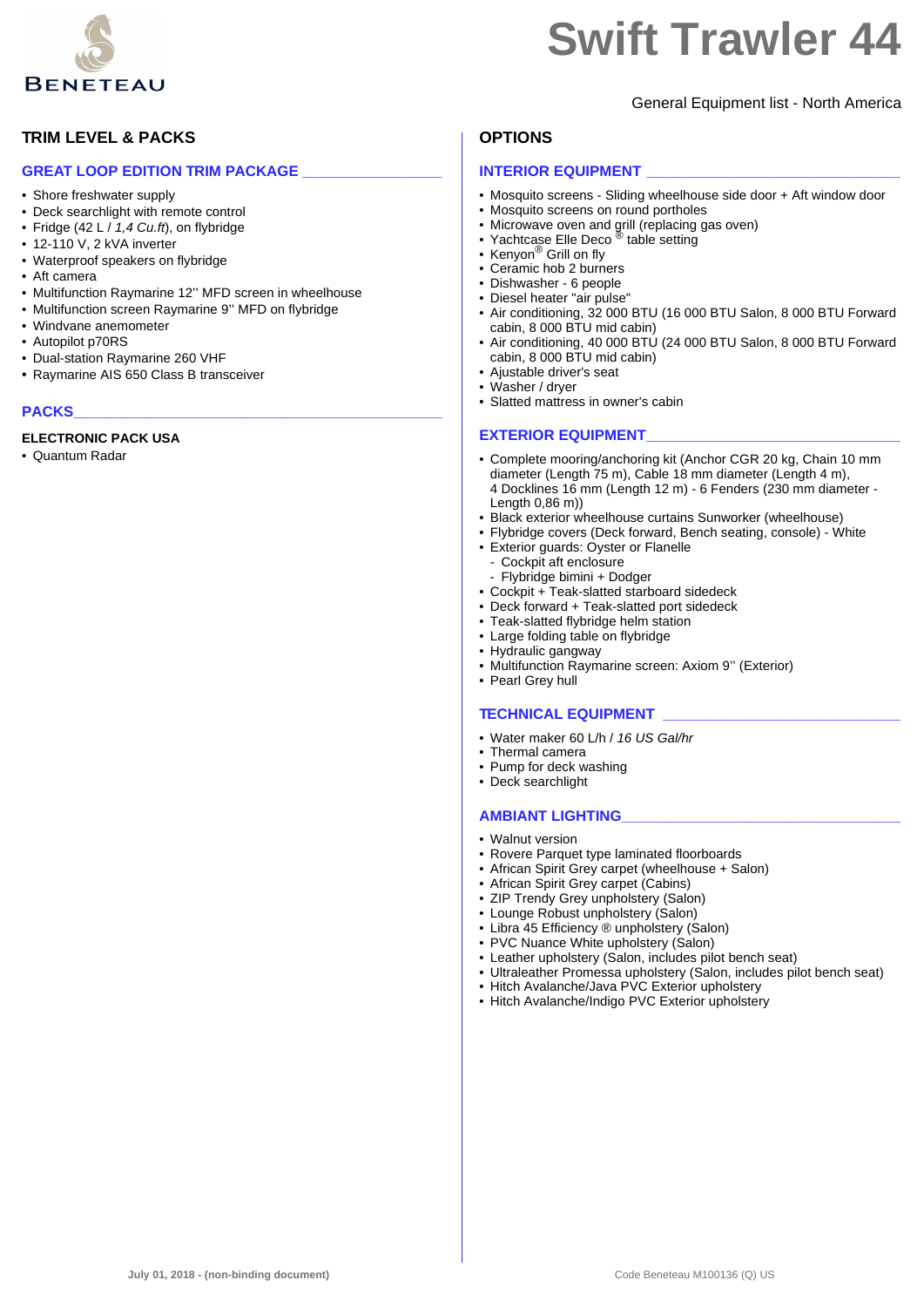

General Equipment list - North America